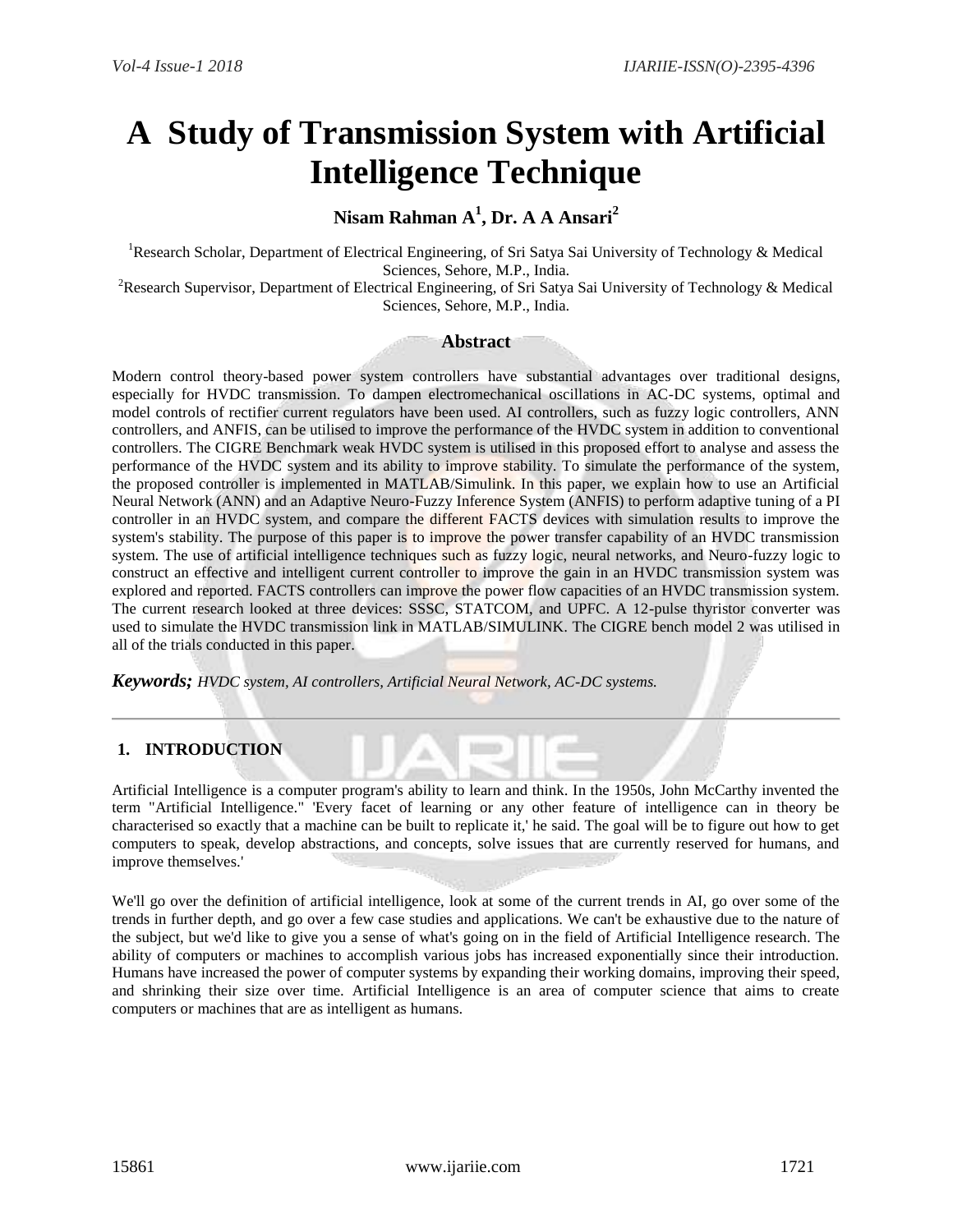## **2. ARTIFICIAL INTELLIGENCE**

The simulation of human intelligence processes by machines, particularly computer systems, is known as artificial intelligence. Expert systems, natural language processing, speech recognition, and machine vision are examples of AI applications.

AI is achieved by first understanding how the human brain works, as well as how humans learn, decide, and work when attempting to solve a problem, and then applying the findings to the development of intelligent software and systems.

Artificial intelligence refers to machines that act like humans, primarily computers. Machines in AI execute tasks such as speech recognition, problem-solving, and learning, among others. If given enough information, machines can operate and act like humans. As a result, knowledge engineering is critical in artificial intelligence. To execute knowledge engineering, the relationship between objects and properties must be established. Artificial Intelligence approaches are listed below.

## *Definition*

**According to the father of Artificial Intelligence,** John McCarthy, it is "The science and engineering of making intelligent machines, especially intelligent computer programs". Artificial Intelligence is a way of making a computer, a computer-controlled robot, or a software think intelligently, in the similar manner the intelligent humans think.

## **3. HISTORY OF ARTIFICIAL INTELLIGENCE**

As previously stated, John McCarthy created the phrase "artificial intelligence" in 1956 at Dartmouth College during the first-ever AI conference. JC Shaw, Herbert Simon, and Allen Newell built the first AI software programme, Logic Theorist, later that year. The concept of a'machine that thinks', on the other hand, dates back to the Mayan culture. Since the invention of electronic computers, there have been a number of significant events that have shaped the progress of Artificial Intelligence in the modern era:

- **Maturation of Artificial Intelligence (1943–1952):** In the Journal of Mathematical Biophysics, Walter Pitts and Warren S McCulloch published 'A Logical Calculus of the Ideas Immanent in Nervous Activity.' They used basic logical functions to describe the functioning of human neurons, which prompted Alan Turing, an English mathematician, to publish 'Computing Machinery and Intelligence,' which included a test. This Turing Test is used to determine whether or not a machine is capable of intelligent behaviour.
- **The birth of Artificial Intelligence (1952–1956):** Allen Newell and Herbert A Simon produced the first AI programme, Logic Theorist, in 1955. It proved approximately 52 mathematical theorems and refined the proofs of others. At the Dartmouth conference, Professor John McCarthy developed the phrase "Artificial Intelligence," which was later recognised as an academic topic.
- **Golden years – early enthusiasm (1956–1974):** Researchers became more interested in AI after the advent of high-level languages such as LISP, COBOL, and FORTRAN, and devised methods to handle complex mathematical problems. In 1966, computer scientist Joseph Weizenbaum invented the first chatbot, dubbed ELIZA. Frank Rosenblatt created the 'Mark 1 Perceptron' computer a year later. This computer was built using a biological neural network (BNN) and learnt using a trial-and-error approach known as reinforcement learning. Japan created the first sentient humanoid robot, WABOT-1, in 1972. Robots have been designed and trained to execute difficult jobs in a variety of sectors since then.
- **A boom in AI (1980–1987)**: After the first AI winter (1974–1980), governments began to recognise the potential of AI systems for the economy and defence forces. Expert systems and software have been built to mimic the human brain's decision-making abilities in robots. Back propagation, which employs neural networks to analyse a problem and find the best potential solution, was one of the methods employed.

## **How does AI work?**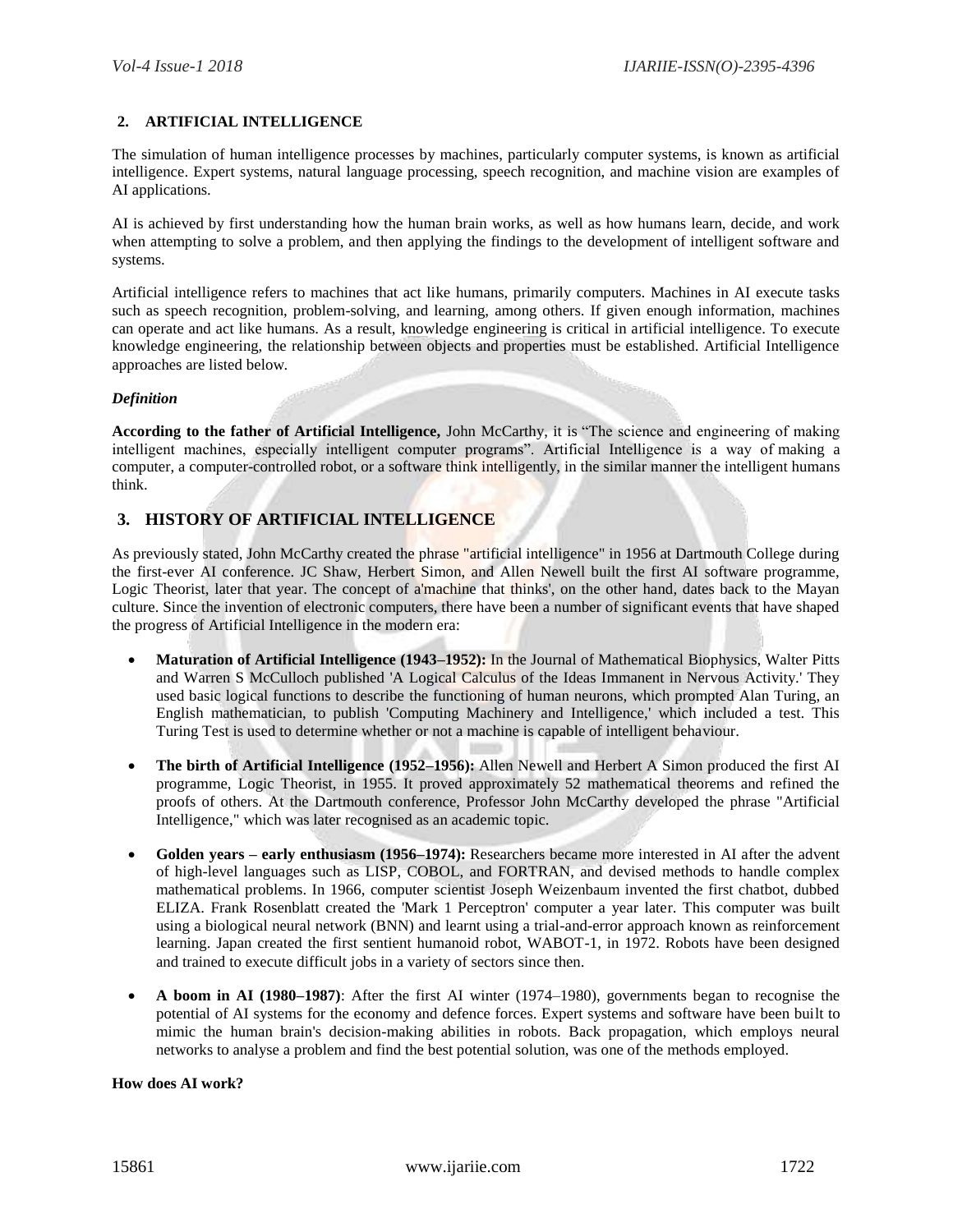Vendors have been scrambling to showcase how their products and services integrate AI as the hoopla around AI has grown. What they call AI is frequently just one component of AI, such as machine learning. For designing and training machine learning algorithms, AI requires a foundation of specialised hardware and software. Although no single programming language is synonymous with AI, a handful stand out, including Python, R, and Java.

AI systems, in general, work by consuming huge volumes of labelled training data, analyzing the data for correlations and patterns, and then using these patterns to forecast future states. By examining millions of examples, a chatbot fed examples of text chats may learn to make lifelike exchanges with people, and an image recognition programme can learn to recognize and describe items in photographs.

AI programming focuses on three cognitive skills: learning, reasoning and self-correction.

- **Learning processes.** This element of AI programming is concerned with gathering data and formulating rules for turning it into useful information. Algorithms are rules that give computing equipment with stepby-step instructions for completing a certain task.
- **Reasoning processes.** This aspect of AI programming focuses on choosing the right algorithm to reach a desired outcome.
- **Self-correction processes.** This element of AI programming aims to fine-tune algorithms on a regular basis to guarantee that they produce the most accurate results feasible.

## **Why is artificial intelligence important?**

AI is significant because it may provide businesses with previously unavailable insights into their operations and because, in some situations, AI can execute tasks better than humans. AI systems generally accomplish operations quickly and with minimal errors, especially when it comes to repetitive, detail-oriented activities like evaluating vast quantities of legal papers to verify key fields are filled in correctly. This has aided in the growth of efficiency and provided some larger businesses with totally new business options. It would have been difficult to conceive utilising computer software to connect riders to cabs prior to the current wave of AI, but Uber has grown to become one of the world's largest corporations by doing precisely that. It employs powerful machine learning algorithms to estimate when people are likely to require trips in specific places, allowing drivers to be on the road ahead of time. Another example is Google, which has become a major player in a variety of online services by utilising machine learning to better understand how people use their services and then improve them. Sundar Pichai, Google's CEO, stated in 2017 that the business would function as a "AI first" corporation. AI has been employed by today's largest and most successful businesses to better their operations and gain an advantage over their competitors.

## **Types of Artificial Intelligence**

The most essential type of Artificial Intelligence is outlined in the following article. Artificial Intelligence's major goal is to enable machines to execute human-like tasks. As a result, the fundamental criterion for classifying AI is its ability to reproduce human-like actions. In general, AI may be divided into two categories, both of which are focused on its capacity to mimic the human brain. The "Based on Functionality" categorization classifies AI based on their resemblance to the human mind and their ability to think and feel like humans. The second classification method, "Based on Capabilities" of AI vs. Human Intelligence, is more popular in the tech industry.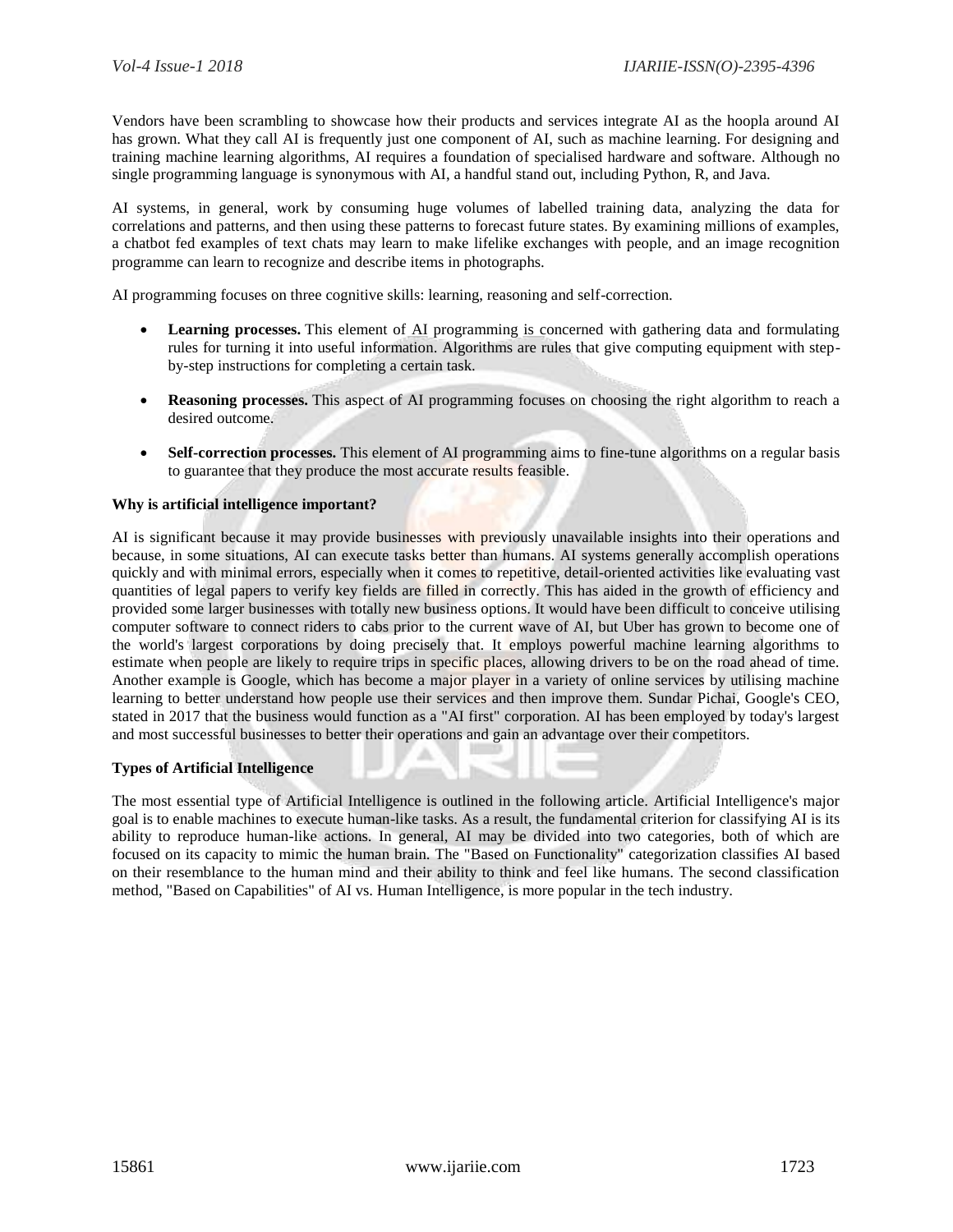

They are the most basic and oldest type of Artificial Intelligence. They mimic the ability of humans to respond to a wide range of stimuli. Because this type of AI has no memory, it is unable to enhance results by using previously learned information or experience.

## **Limited Theory**

This sort of AI, like Reactive Machines, has memory capabilities, allowing it to leverage prior data and experience to make better decisions in the future. This category encompasses the majority of the commonly used applications in our daily lives. These AI applications can be taught using a huge amount of training data stored in a reference model in their memory.

## **Theory of Mind**

Theory of Mind is the next level of artificial intelligence, with little to no impact on our daily existence. This type of AI is typically in the "Work in Progress" stage and is restricted to research labs. Once achieved, this type of AI will have a comprehensive understanding of human minds, including their needs, likes, emotions, mental processes, and so on. The AI will be able to change its own response based on their grasp of human minds and their whims.

## **Self-Aware AI**

This is the AI's final step. Its current existence is simply a rumour, and it can only be found in science fiction films. These AI systems are capable of understanding and evoking human emotions, as well as having emotions of their own. This type of AI is decades, if not centuries, away from becoming a reality. Elon Musk and other AI doubters are wary of this type of AI. This is because once it is self-aware, the AI can get into Self-Preservation mode; it might consider humanity as a potential threat and may directly or indirectly pursue endeavor to end humanity.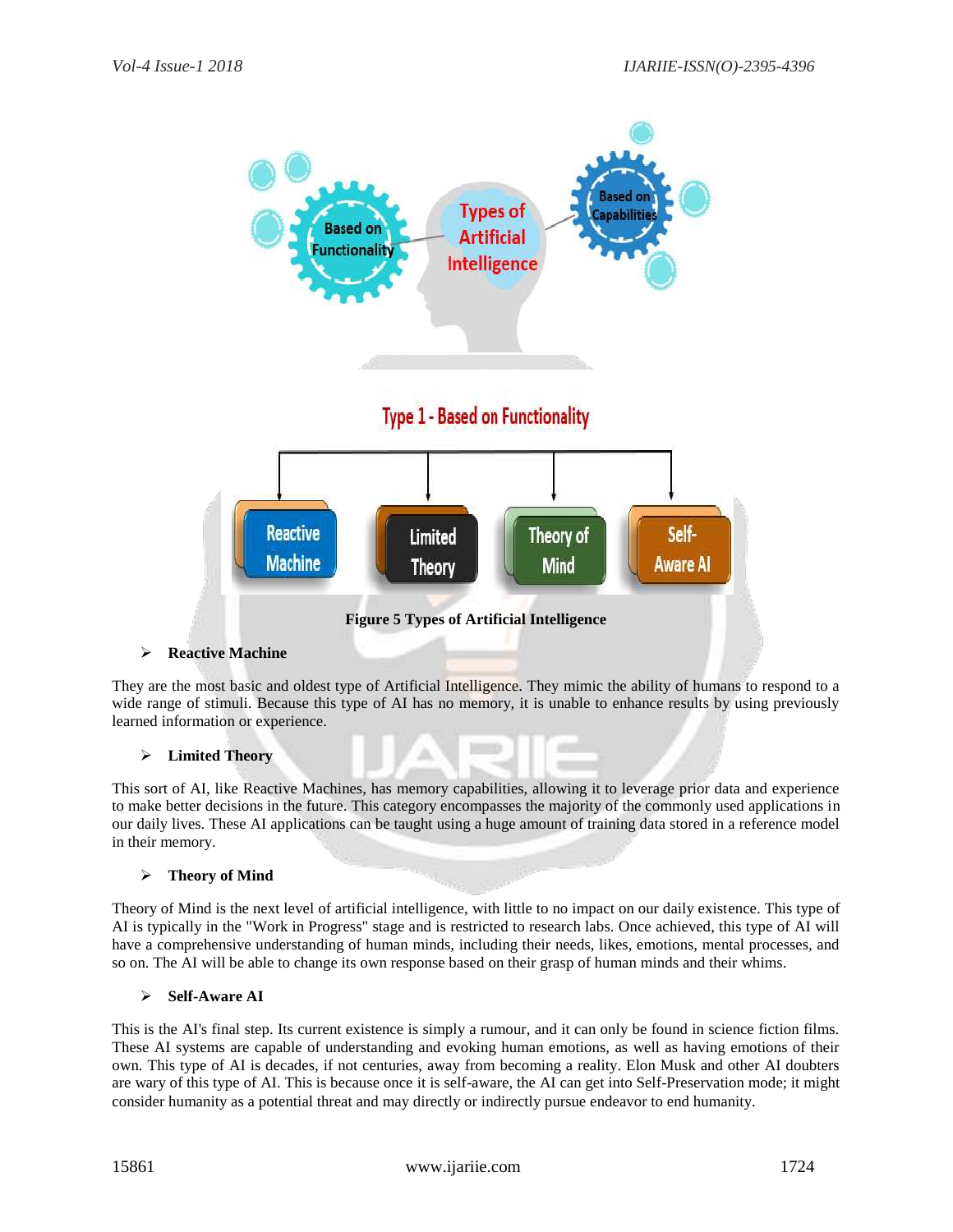

**Figure 6 Type 2 – Based on Capabilities**

## **Artificial Narrow Intelligence (ANI)**

This category includes all of the existing AI applications that we see around us. ANI encompasses an AI system that, like humans, can execute precisely defined particular activities. These machines, on the other hand, cannot accomplish jobs for which they have not been designed in advance, hence they are unable to complete an unprecedented task. This system is a mix of all reactive and limited memory AI, according to the categories given above. This area of AI includes the AI algorithms that we employ in today's world to do the most complicated Prediction Modelling.

## • **Artificial General Intelligence (ANI)**

AGI can train, learn, understand, and perform functions in the same way as a human can. These systems will have multi-functional capabilities that span a variety of fields. These systems will be more agile, reacting and improvising in the same way that humans do when confronted with novel situations. Although there is no real-world example of this type of AI, significant progress has been achieved in this area.

## **4. ADVANTAGES AND DISADVANTAGES OF ARTIFICIAL INTELLIGENCE**

## **Advantages**

## **A) Reduction in Human Error**

One of the most major benefits of Artificial Intelligence is that it can drastically minimise errors while also increasing precision and accuracy. The knowledge obtained before and a set of algorithms are used to guide AI's decisions at each phase. These errors can be eliminated if correctly programmed.

## **B) Zero Risks**

Another significant benefit of AI is that it allows people to avoid many dangers by delegating them to AI robots. Machines with metal bodies are resistant in nature and can survive adverse atmospheres, whether they are defusing a bomb, going to space, or exploring the deepest depths of the oceans. They can also deliver more accurate work with higher responsibility and are less likely to wear out.

## **C) 24x7 Availability**

Many studies demonstrate that humans are only productive for 3 to 4 hours per day. Breaks and time off are also necessary for humans to maintain a healthy work-life balance. However, AI can function indefinitely without taking a break. They think much faster than humans and can complete numerous jobs at once with pinpoint accuracy. With the help of AI algorithms, they can even undertake boring repetitive tasks with ease.

## **D) Digital Assistance**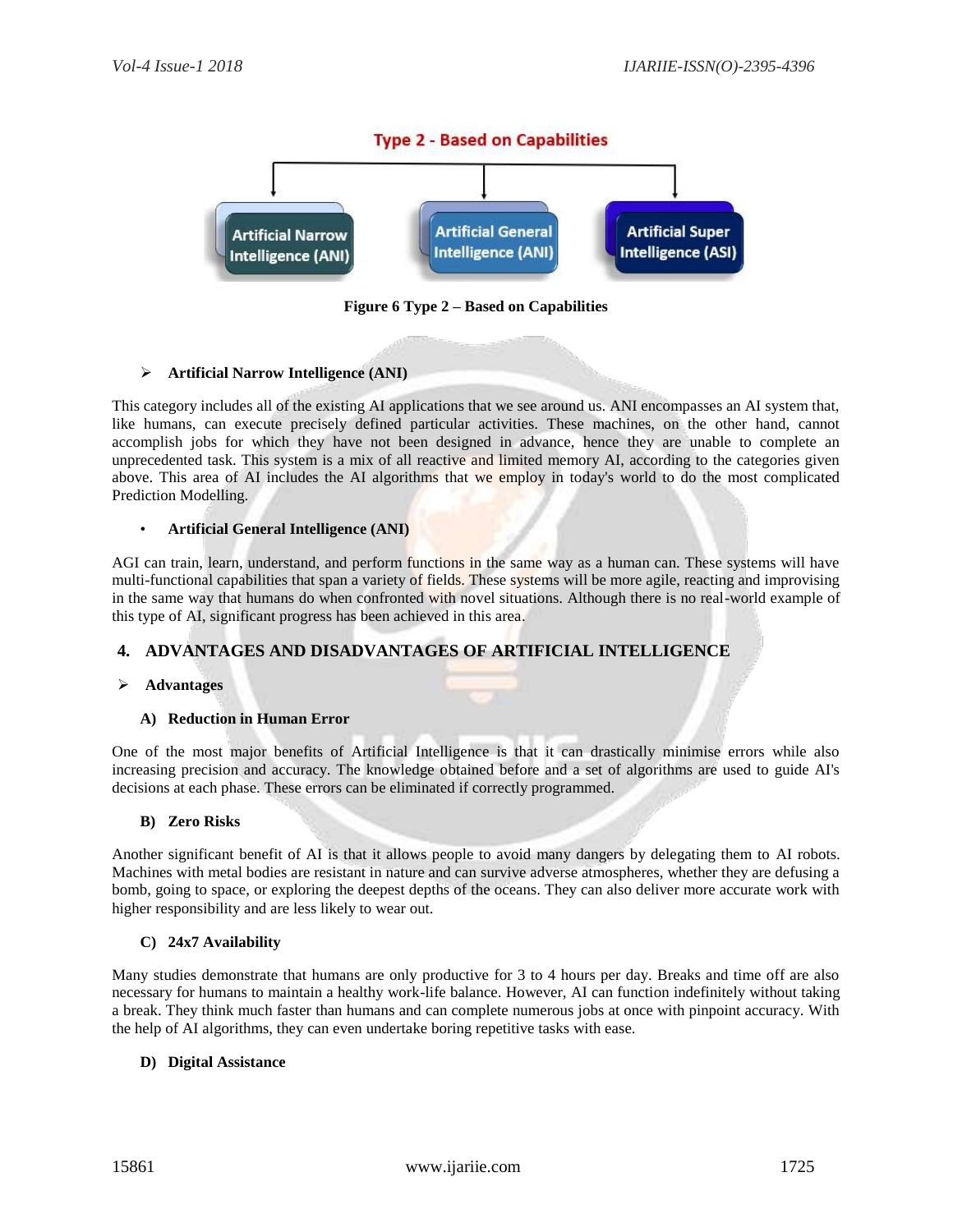Almost all large companies now use digital assistants to connect with their consumers, reducing the need for human personnel dramatically. You can communicate with a chatbot and ask them specific questions. Some chatbots have advanced to the point where you won't be able to identify whether you're conversing with a machine or a person.

#### **E) New Inventions**

In practically every domain, AI has aided in the development of innovative inventions to solve complicated challenges. Using advanced AI-based technology, a recent invention has assisted doctors in predicting early stages of breast cancer in women.

#### **F) Unbiased Decisions**

Emotions influence human behaviour, whether we like it or not. AI, on the other hand, is emotionless, and its approach is highly practical and rational. Artificial Intelligence has a significant benefit in that it is free of bias, allowing for more accurate decision-making.

#### **Disadvantages:**

#### **i. High Costs**

It takes a lot of skill to build a machine that can mimic human intelligence. It takes a lot of time and energy, and it can be very expensive. AI also requires the most up-to-date gear and software to stay current and meet the most stringent criteria, making it highly costly.

#### **ii. No creativity**

One of AI's major drawbacks is that it can't learn to think creatively. AI can learn over time using pre-programmed data and previous experiences, but it can't be inventive in its approach. Quill, a bot capable of writing Forbes earnings reports, is a famous example. These reports only include information and data that the bot already has. While the fact that a bot can create an article on its own is impressive, it lacks the human touch that other Forbes articles have.

#### **iii. Increase in Unemployment**

One of the most serious drawbacks of artificial intelligence is that it is gradually replacing humans with bots for a variety of repetitive tasks. Many career prospects have been lost as the necessity for human intervention has decreased. A simple example is the chatbot, which is beneficial to businesses but a pain for employees. According to a McKinsey report, AI will replace at least 30% of human labour by 2030.

## **5. CONCLUSION**

Artificial intelligence is making a big difference in our lives. Organizations are also adapting to AI technology, which can give them new methods of doing things and analysing data patterns, helping them to be more productive. Artificial Intelligence (AI) has immense promise, and it has already begun to show practical benefits in a number of industries. In terms of maximizing potential, we've only scratched the surface, and there's still a long way to go until we truly comprehend AI's true ability. The information offered in this article is significantly less vital and important than artificial intelligence. This is only going to get bigger in the future. Don't miss out; get involved and have as much fun with technology as possible. The purpose of this thesis is to improve the power transfer capability of an HVDC transmission system. The use of artificial intelligence techniques such as fuzzy logic, neural networks, and Neuro-fuzzy logic to construct an effective and intelligent current controller to improve the gain in an HVDC transmission system was explored and reported. FACTS controllers can improve the power flow capacities of an HVDC transmission system. The current research looked at three devices: SSSC, STATCOM, and UPFC. A 12 pulse thyristor converter was used to simulate the HVDC transmission link in MATLAB/SIMULINK. The CIGRE bench model 2 was utilized in all of the trials conducted in this study.